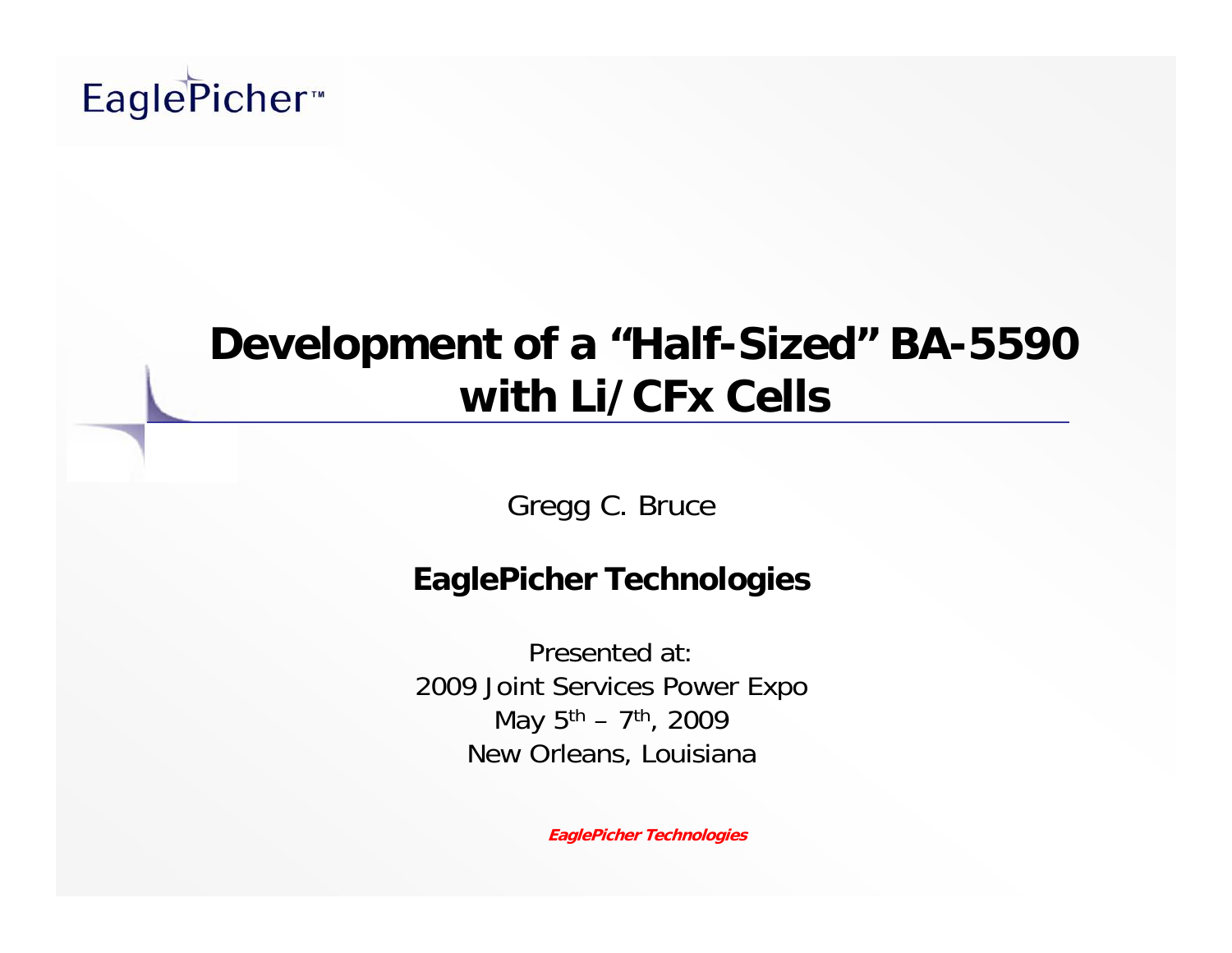### **Topics**

- $\blacksquare$ **Introduction**
- $\blacksquare$  **EP-X590 and EP-X295 Batteries with Li/CFx Cells Development**
- **"Half-Sized" BA-5590 Li/CFx Battery Development**
- **Conclusions**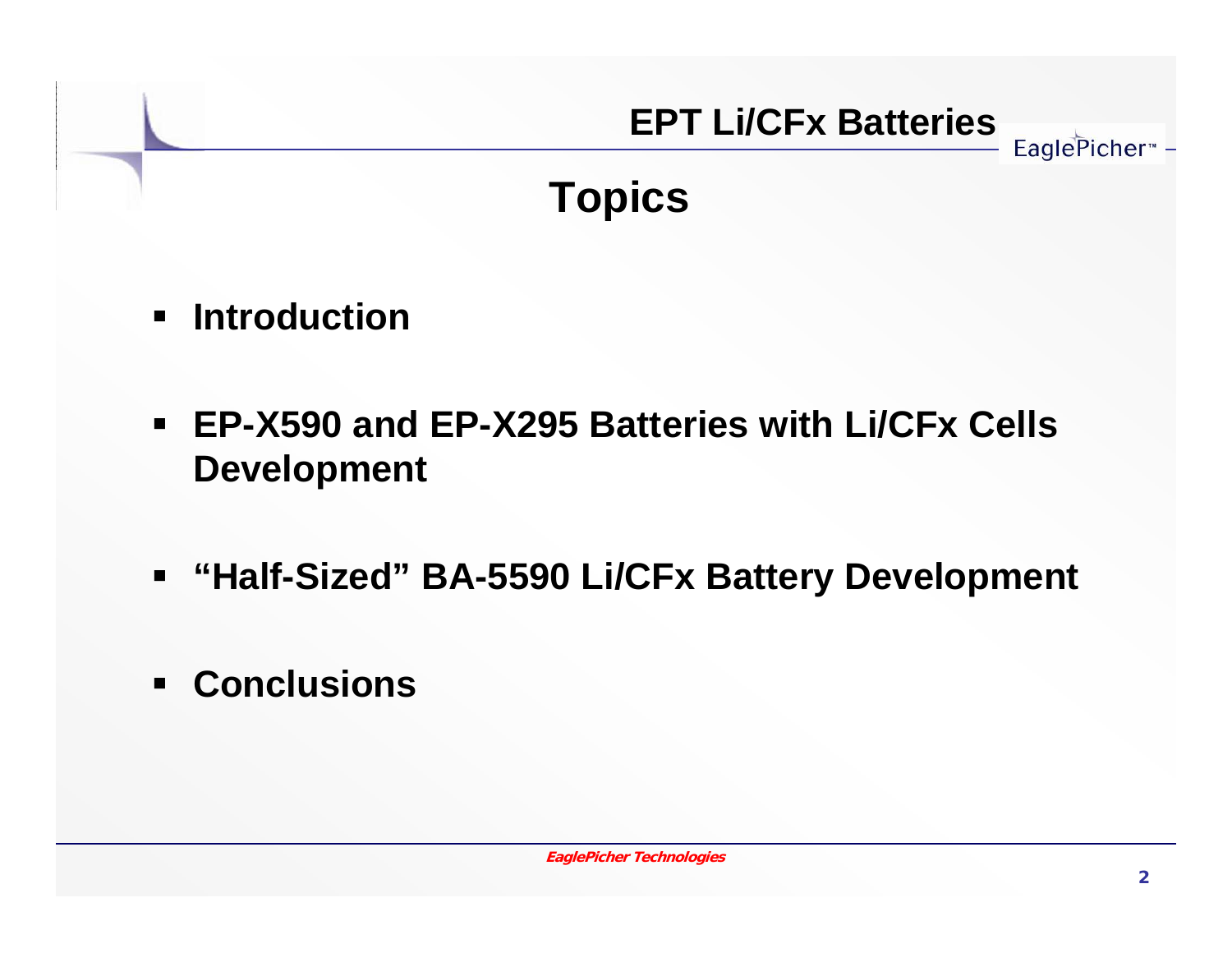**Introduction**

- $\blacksquare$  **EPT has carried out a development program to enable Li/CFx to be used in applications that require moderate or high rates.**
- $\blacksquare$  **The goal has been to increase rate capability and improve low temperature performance.**
- **Efforts initially focused on a D cell format and evaluation in EP-X347 (2 D cells), EP-X380 (2 D cells), EP-X590 (10 D cells), EP-X295 (5 D cells) and the "Half-Sized" BA-5590 battery.**
- $\blacksquare$  **Extensive performance, safety and transportation testing has been successfully completed.**
- **The EPT Li/CFx D cell has safely passed all the requirements of the UN Transportation testing protocol.**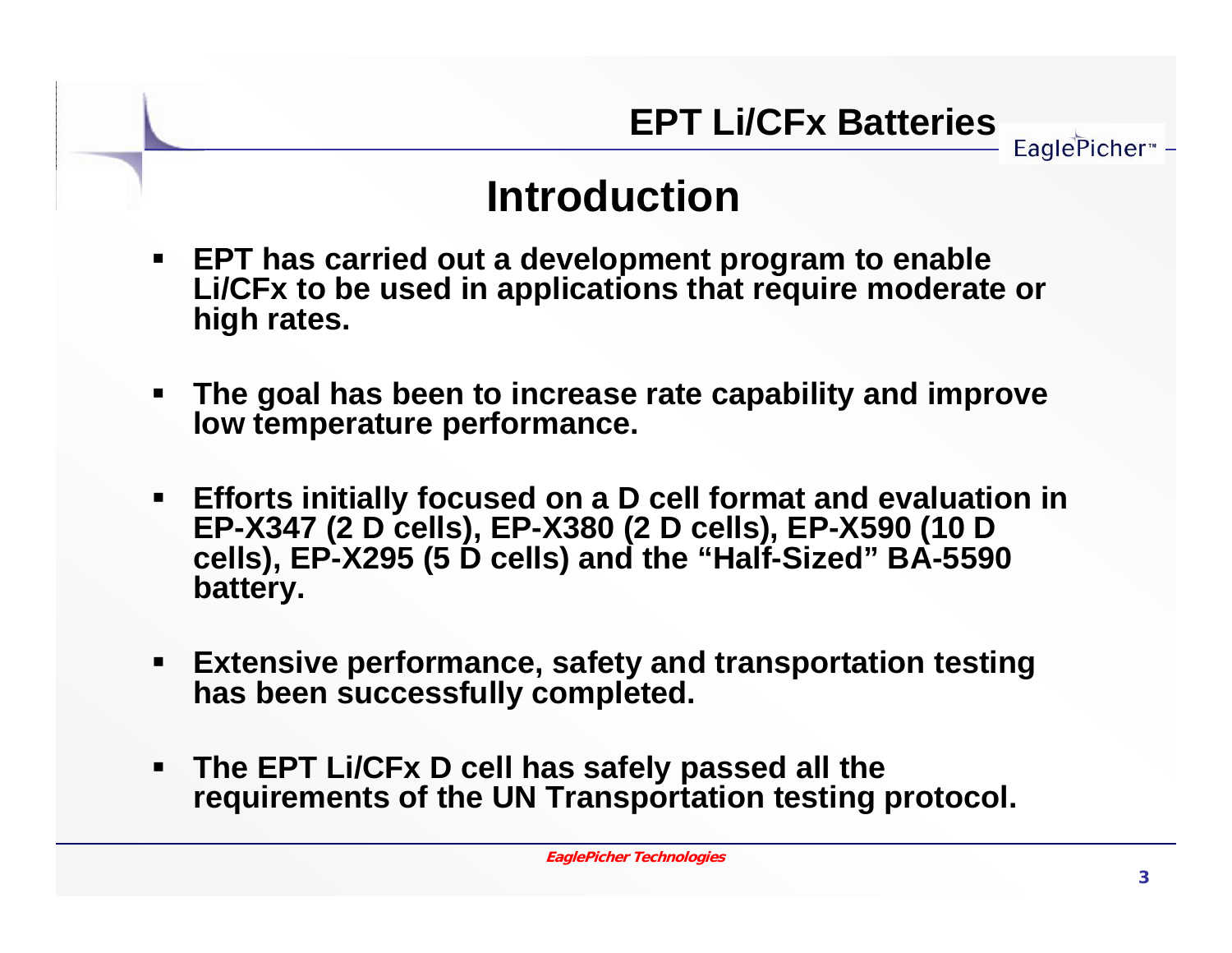**Introduction**

 **EPT has delivered the following CFx Cells and Batteries for evaluation:**

| Organization            | Cell Size, Ah         | <b>No. of Cells/Batteries</b> | Date  |
|-------------------------|-----------------------|-------------------------------|-------|
| <b>USAF</b>             | <b>D Cell 15.5-Ah</b> | 20 Cells                      | 08/05 |
| <b>US Army</b>          | <b>D Cell 15.5-Ah</b> | 60 Cells                      | 08/05 |
| <b>US Army</b>          | <b>EP-XX47</b>        | <b>10 Batteries</b>           | 08/05 |
| <b>US Navy</b>          | <b>D Cell 15.5-Ah</b> | 10 Cells                      | 10/06 |
| <b>US Army</b>          | <b>EP-X380</b>        | <b>15 Batteries</b>           | 04/07 |
| <b>US Army</b>          | <b>EP-XX47</b>        | <b>20 Batteries</b>           | 05/07 |
| <b>US Army</b>          | <b>D Cell 15.5-Ah</b> | 10 Cells                      | 06/07 |
| <b>US Army</b>          | <b>EP-X590</b>        | <b>5 Batteries</b>            | 06/07 |
| <b>US Navy</b>          | <b>EP-X590</b>        | <b>2 Batteries</b>            | 11/07 |
| <b>Canadian DND</b>     | <b>EP-X590</b>        | <b>4 Batteries</b>            | 12/07 |
| <b>Canadian DND</b>     | <b>D Cell 15.5-Ah</b> | 10 Cells                      | 12/07 |
| <b>NASA Goddard</b>     | <b>D Cell 15.5-Ah</b> | 8 Cells                       | 12/07 |
| <b>Natick</b>           | <b>EP-X295</b>        | <b>2 Batteries</b>            | 04/08 |
| <b>US Army</b>          | <b>EP-X295</b>        | <b>30 Batteries</b>           | 05/08 |
| <b>US Navy (Crane)</b>  | <b>EP-X295</b>        | <b>6 Batteries</b>            | 08/08 |
| <b>US Army (Natick)</b> | EP-1/2 5590           | <b>30 Batteries</b>           | 12/08 |
| <b>US Navy (Crane)</b>  | <b>EP-X590</b>        | <b>10 Batteries</b>           | 01/09 |
| <b>US Army</b>          | EP-1/2 5590           | <b>20 Batteries</b>           | 02/09 |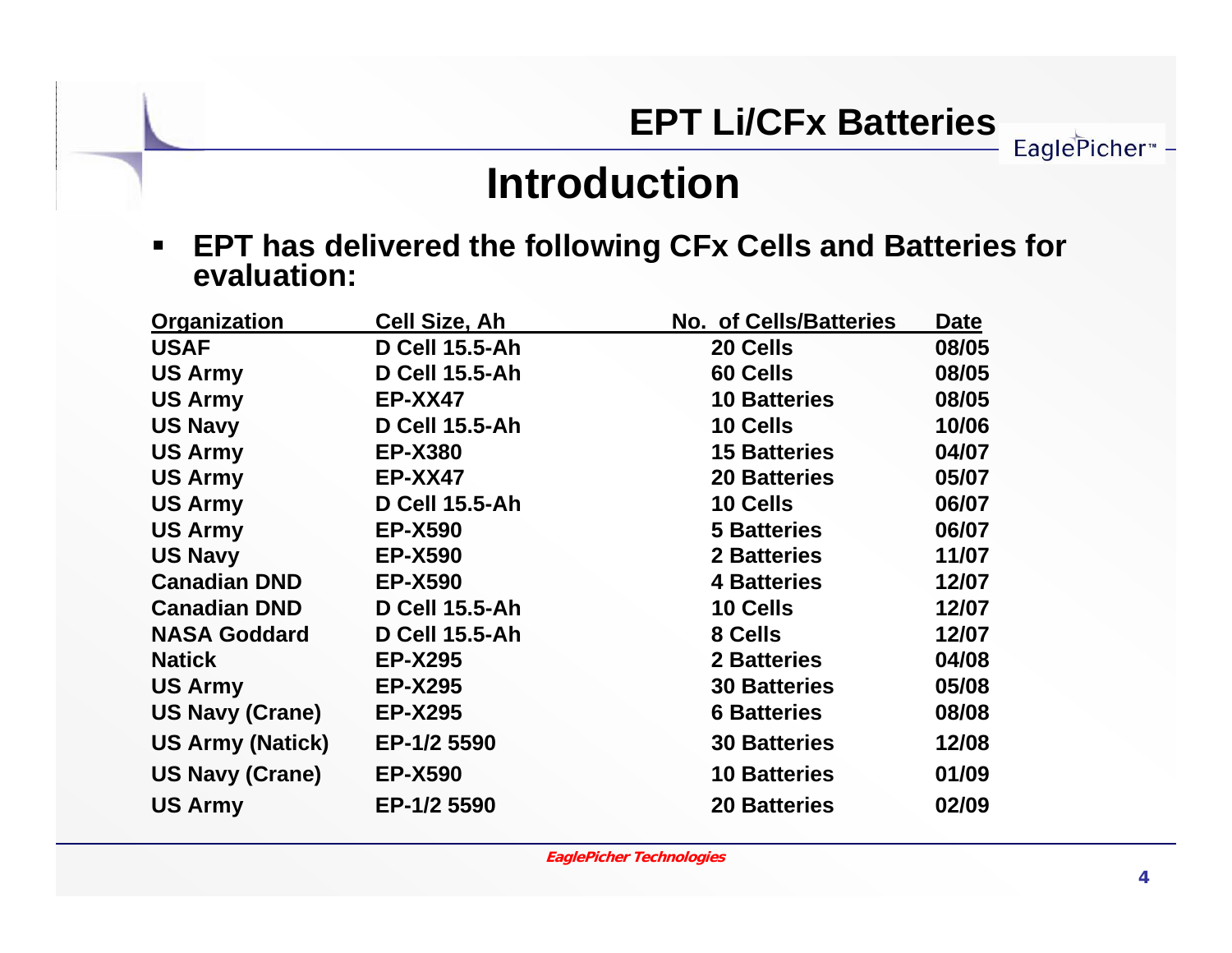## **Electrical Performance (D Cell) Lithium Battery Chemistries at 20°C and 2A**

| <b>Cell</b>         | Capacity | Weight $(g)$ | Volume (cc) | <b>Specific</b>               | <b>Energy</b>       |
|---------------------|----------|--------------|-------------|-------------------------------|---------------------|
| <b>Chemistry</b>    | (Ah)     |              |             | <b>Energy</b>                 | <b>Density</b>      |
|                     |          |              |             | $(\mathbf{Wh}/\mathbf{kg})^*$ | $(\mathbf{Wh/l})^*$ |
| Li/SO <sub>2</sub>  | 7.5      | 80           | 47.3        | 262.5                         | 444.0               |
| Li/MnO <sub>2</sub> | 10.5     | 113          | 47.3        | 260.2                         | 621.6               |
| Li/CFx              | 15.5     | 87           | 47.3        | 463.2                         | 852.0               |

\***Li/SO2 and Li/MnO2 based at 2.8V and Li/CFx based at 2.6V**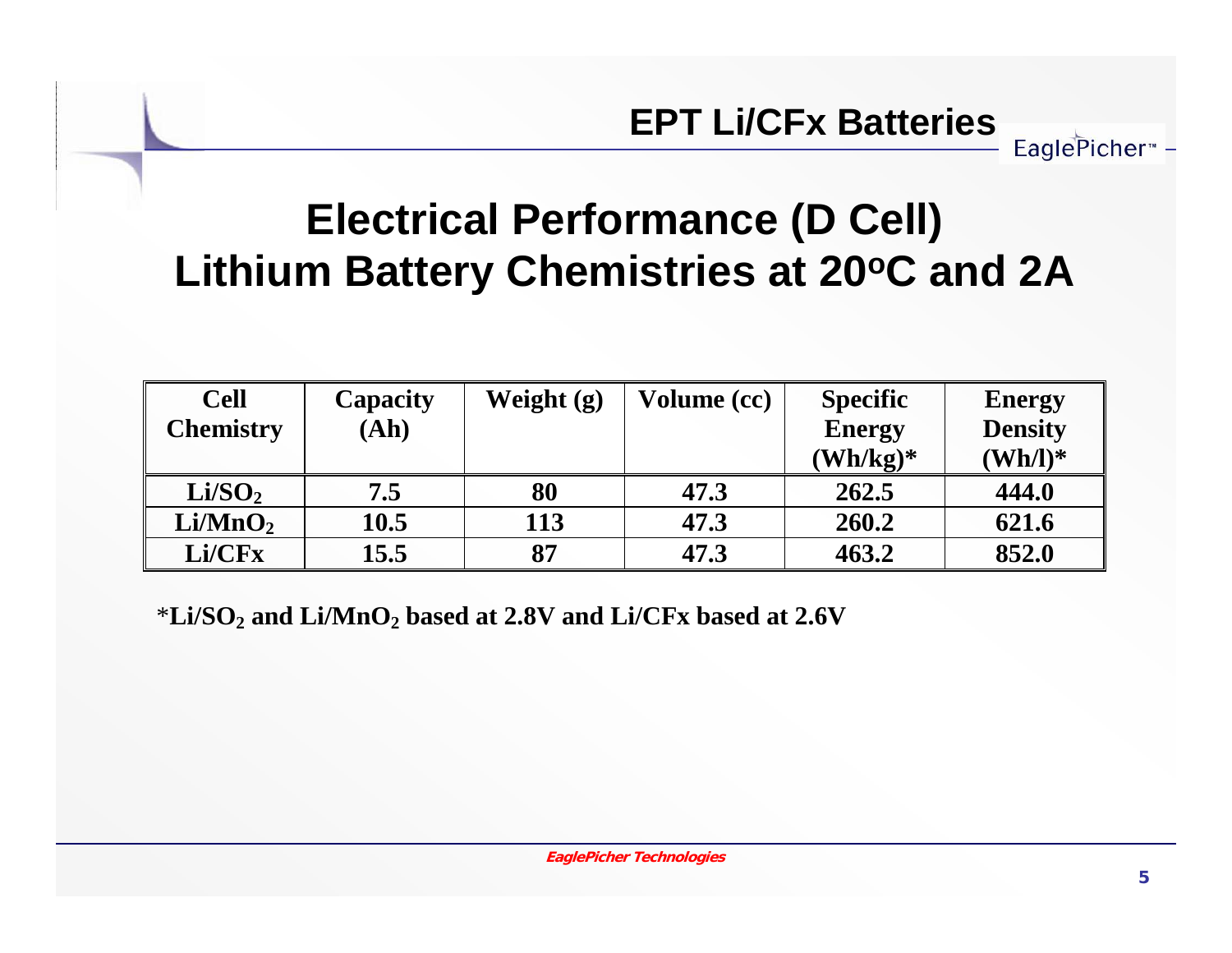EaglePicher<sup>®</sup>

## **Military Batteries - EPT CFx cells**

- $\blacksquare$  **EPT has been working on the "EP-5590" format with three approaches:**
	- **EP-X590 (10 D cells) twice the capacity of the BA-5590.**
	- **EP-X295 (5 D cells) same capacity, 59% of the size, 58% of the weight of the BA-5590.**
	- **Half Sized EP-5590 (5 smaller cells) same capacity of the BA-5590.**
- п **The CFx EP-X590 battery was 7.3% heavier but delivered two times**  the capacity of the SO<sub>2</sub> BA-5590.
- $\blacksquare$  **The CFx EP-X295 battery was 59% of the size and 58% of the**  weight and delivered close to the same capacity as the SO<sub>2</sub> BA-**5590.**
- $\blacksquare$  **The "Half-Sized" BA-5590 with CFx cells delivered 82% of the capacity of a BA-5590 in 50% of the volume and 50% of the weight. Future optimization is on-going.**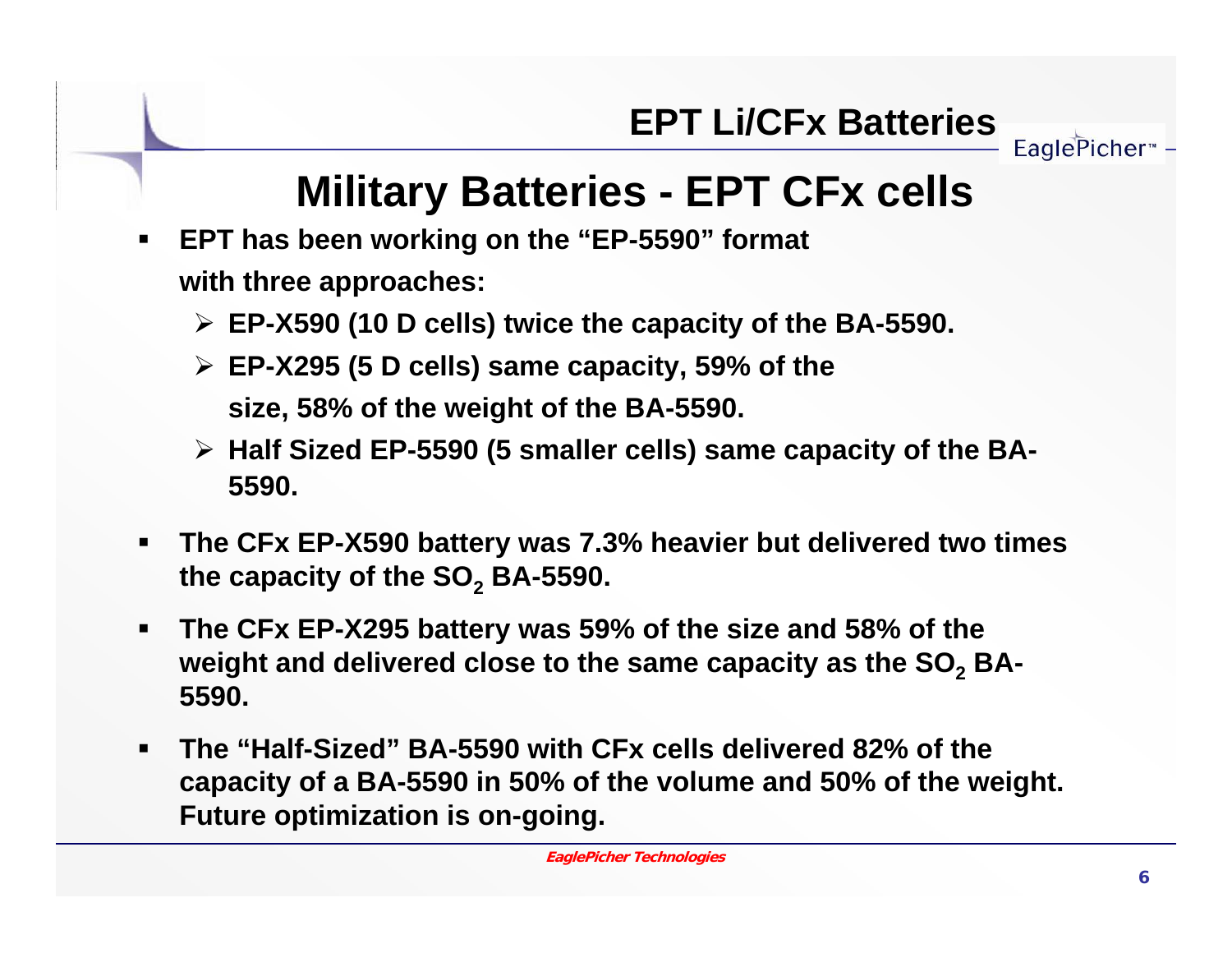EaglePicher<sup>™</sup> -

#### **EP-X295, EP-X590 and "Half-Sized" BA-5590 Batteries**



**EaglePicher Technologies**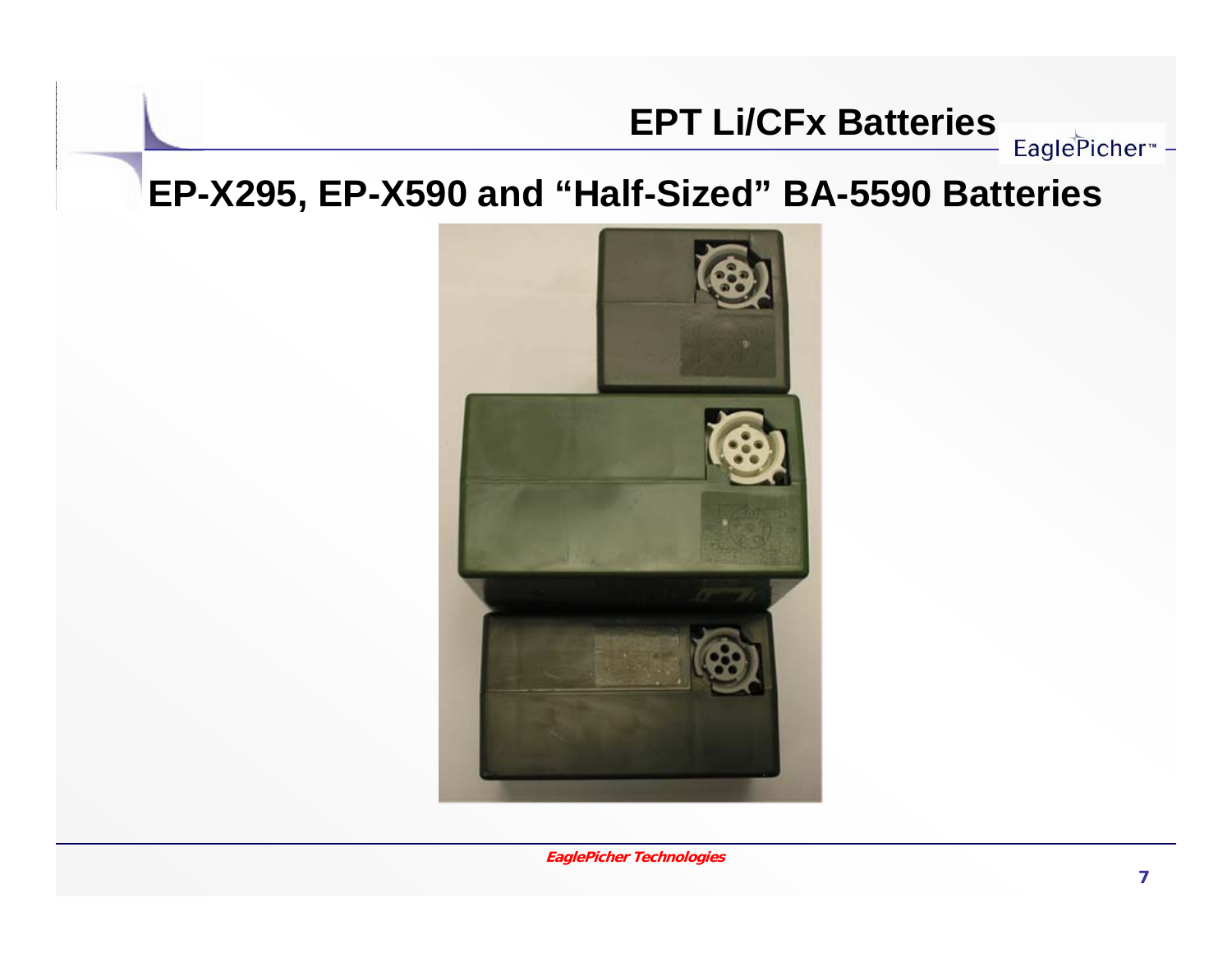## **EP-X590 Batteries - EPT CFx D Cells**

- **EaglePicher has made a limited number of EP-X590 batteries with CFx D cells.**
- $\blacksquare$  **EaglePicher evaluated the Li/CFx D cells in the EP-X590 batteries in a similar fashion to a Industry/Government Li:MnO<sub>2</sub>/Li:SO<sub>2</sub> evaluation with the exception of the 2A discharges.**
- **The batteries delivered the capacity projected by cell characterization.**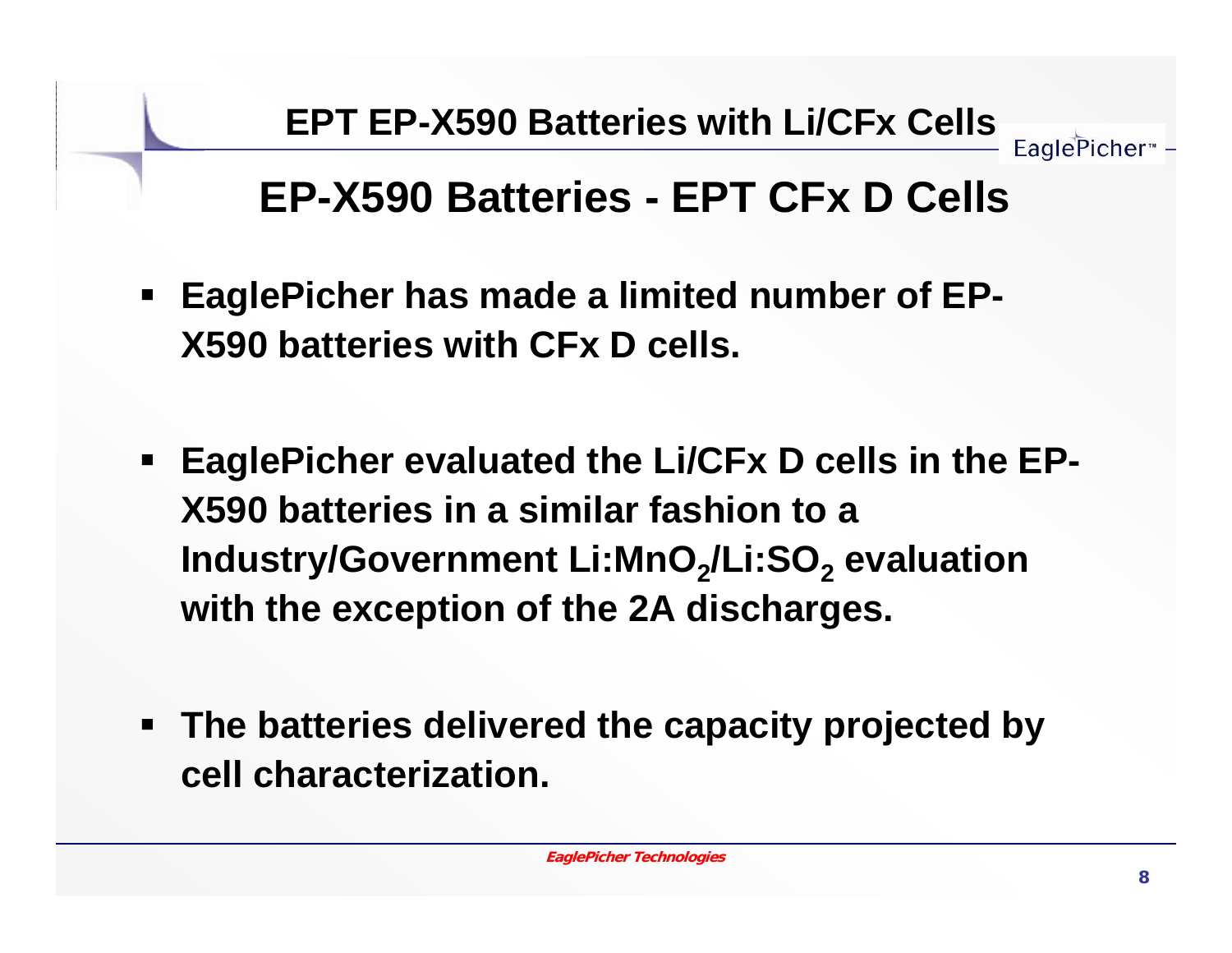#### **EPT EP-X590 Batteries with Li/CFx Cells**

# **EP-X590 with EPT CFx D Cells Electrical Performance**

| <b>Test</b><br><b>Protocol</b> | Test Temp.           | Capacity<br>(Ah) | Running<br>Time (hrs) | Voltage<br><b>Delay</b>       | <b>Specific</b><br><b>Energy</b><br>(Wh/kg) | <b>Energy</b><br><b>Density</b><br>(Wh/l) |
|--------------------------------|----------------------|------------------|-----------------------|-------------------------------|---------------------------------------------|-------------------------------------------|
| <b>Standard</b><br><b>ASIP</b> | $-20$ <sup>o</sup> F | 10.21            | 17.17                 | 1 hour                        | 109.3                                       | 127.5                                     |
| <b>Standard</b><br><b>ASIP</b> | 95°F                 | 31.16            | 61.84                 | <b>Not</b><br><b>Observed</b> | 393.9                                       | 459.3                                     |
| <b>Heavy ASIP</b>              | $70^{\circ}F$        | 30.77            | 30.28                 | <b>Not</b><br><b>Observed</b> | 382.2                                       | 445.6                                     |
| <b>Heavy ASIP</b>              | 130°F                | 31.25            | 31.71                 | <b>Not</b><br><b>Observed</b> | 400.2                                       | 466.7                                     |
| <b>RCU</b><br>(0.825A)         | $-20$ <sup>o</sup> F | 20.51            | 24.73                 | 3.83<br>minutes               | 216.9                                       | 252.9                                     |
| <b>RCU</b><br>(0.825A)         | $95^{\circ}F$        | 31.31            | 37.95                 | <b>Not</b><br><b>Observed</b> | 391.0                                       | 456.0                                     |

#### **Standard ASIP = 20W, 1 minute: 4.6W, 6 minutes: 6W, 3 minutes Heavy ASIP = 20W 1 minute: 6W, 1 minute**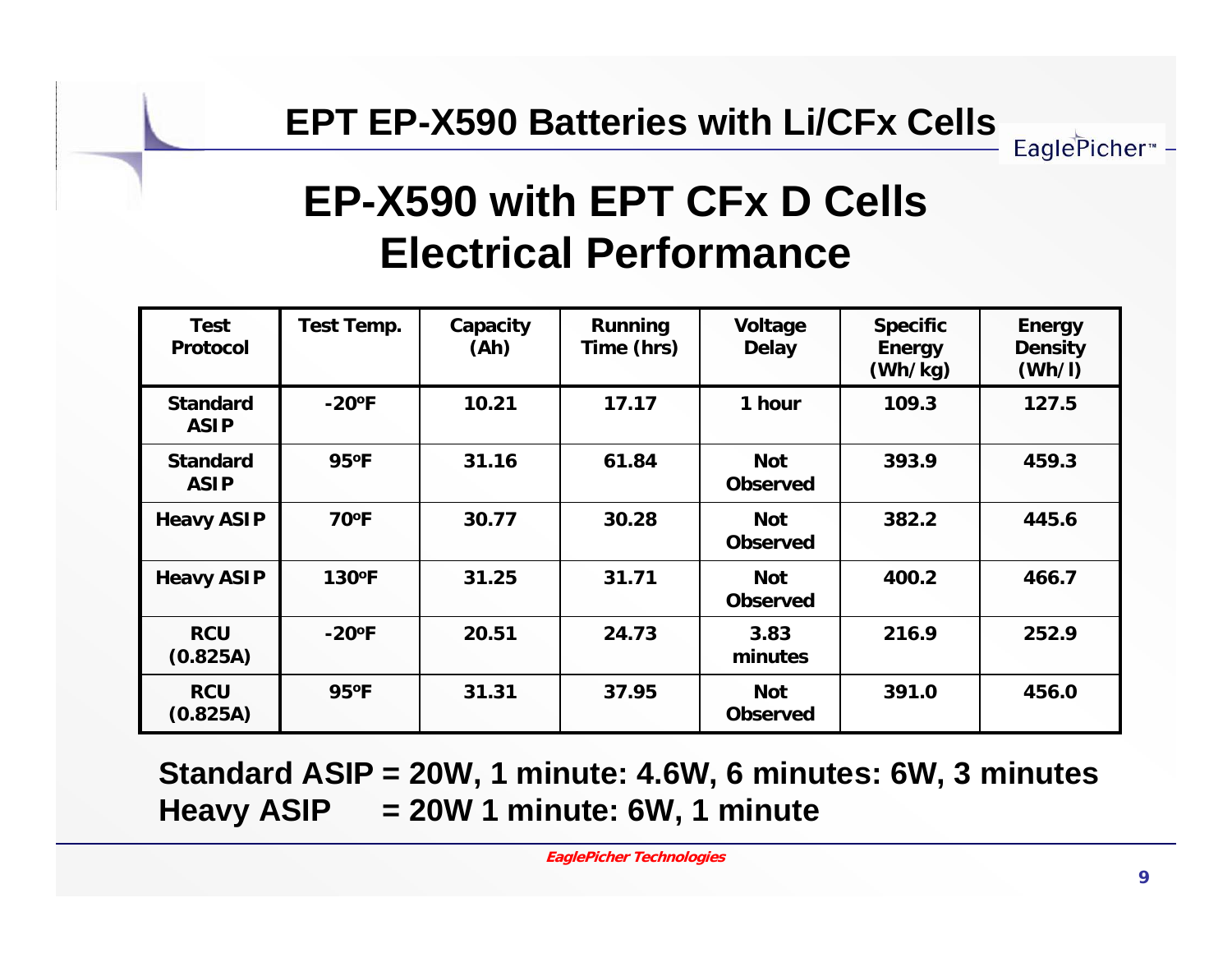

## **Military Batteries – EP-X295 Battery**

- **EPT internally developed the EP-X295 battery.**
- **The EP-X295 is 59% of the volume and 58% of the weight of the BA-5590.**
- **The battery was manufactured in limited quantities for evaluation by Military users.**
- **The EPT EP-X295 battery has successfully passed all the requirements of the UN Transportation testing.**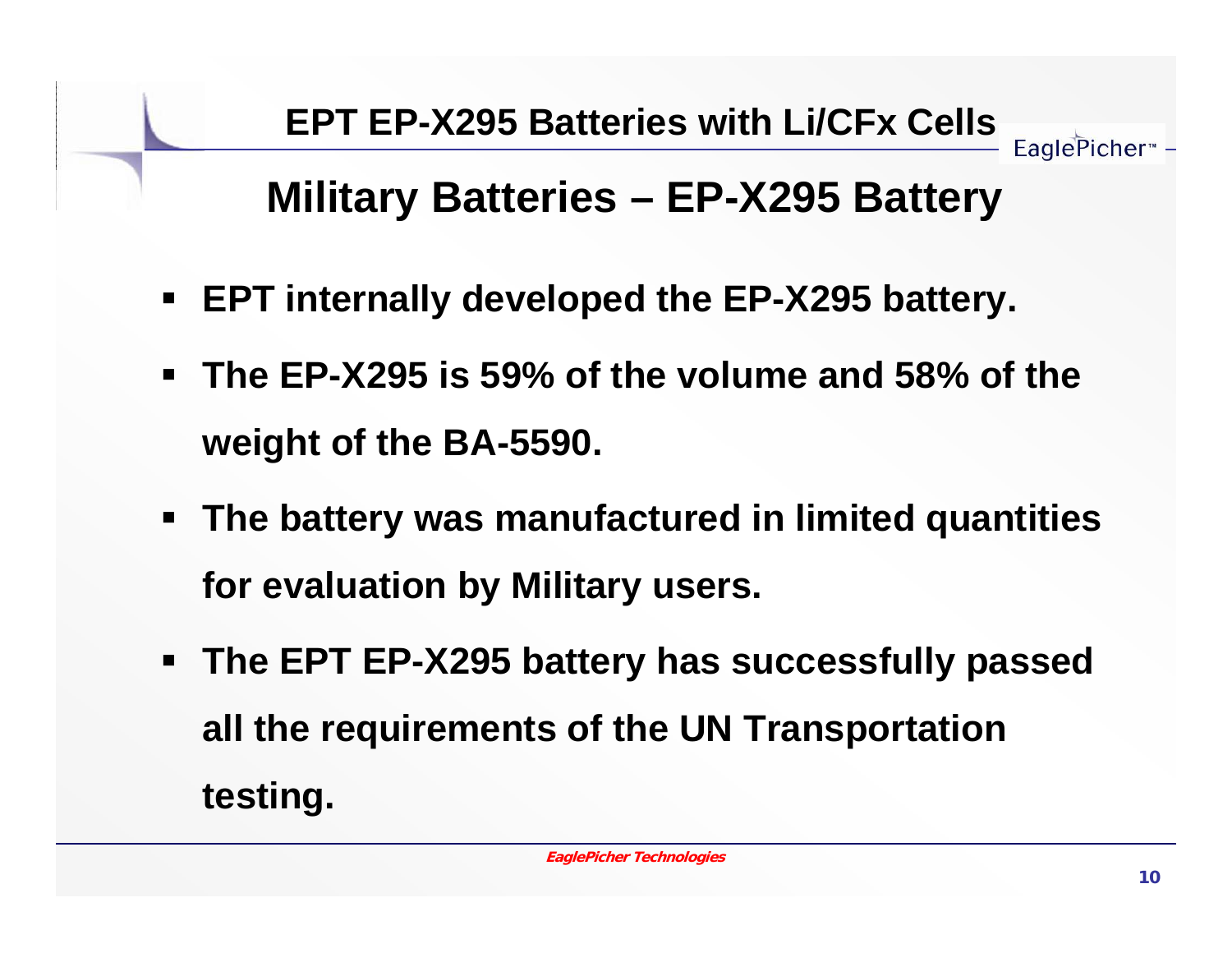### **EP-X295 SINCGARS Profile with Storage**

| <b>Storage</b> | Test $(°C)$     | <b>Voltage Delay</b> | <b>Capacity</b><br>(Ah) | <b>Run Time</b><br>(hours) | Wh/I  | Wh/kg |
|----------------|-----------------|----------------------|-------------------------|----------------------------|-------|-------|
| <b>None</b>    | $21^{\circ}$ C  | <b>None</b>          | 14.8                    | 28.6                       | 361.1 | 345.8 |
| <b>None</b>    | $-20°C$         | 21 minutes           | 8.1                     | 14.1                       | 176.6 | 169.1 |
| <b>None</b>    | 54°C            | <b>None</b>          | 15.4                    | 30.5                       | 385.0 | 368.7 |
| 7 Day DC       | $21^{\circ}$ C  | <b>None</b>          | 14.8                    | 28.4                       | 358.1 | 343.0 |
| 7 Day DC       | $-20^{\circ}$ C | 21 minutes           | 7.5                     | 13.0                       | 163.7 | 156.7 |
| 7 Day DC       | 54°C            | <b>None</b>          | 15.0                    | 29.8                       | 376.8 | 360.8 |
| 28 Day DC      | $21^{\circ}C$   | <b>None</b>          | 15.8                    | 28.7                       | 375.2 | 359.3 |
| 28 Day DC      | $-20^{\circ}$ C | 31 minutes           | 6.9                     | 12.0                       | 151.5 | 145.1 |
| 28 Day DC      | 54°C            | <b>None</b>          | 15.4                    | 30.5                       | 385.0 | 368.7 |

**SINCGARS (Standard ASIP) = 20W, 1 min.: 4.6W, 6 min.: 6W, 3 min. Baseline BA-5590 at 21oC provides 247.6 Wh/l and 227.8 Wh/kg.**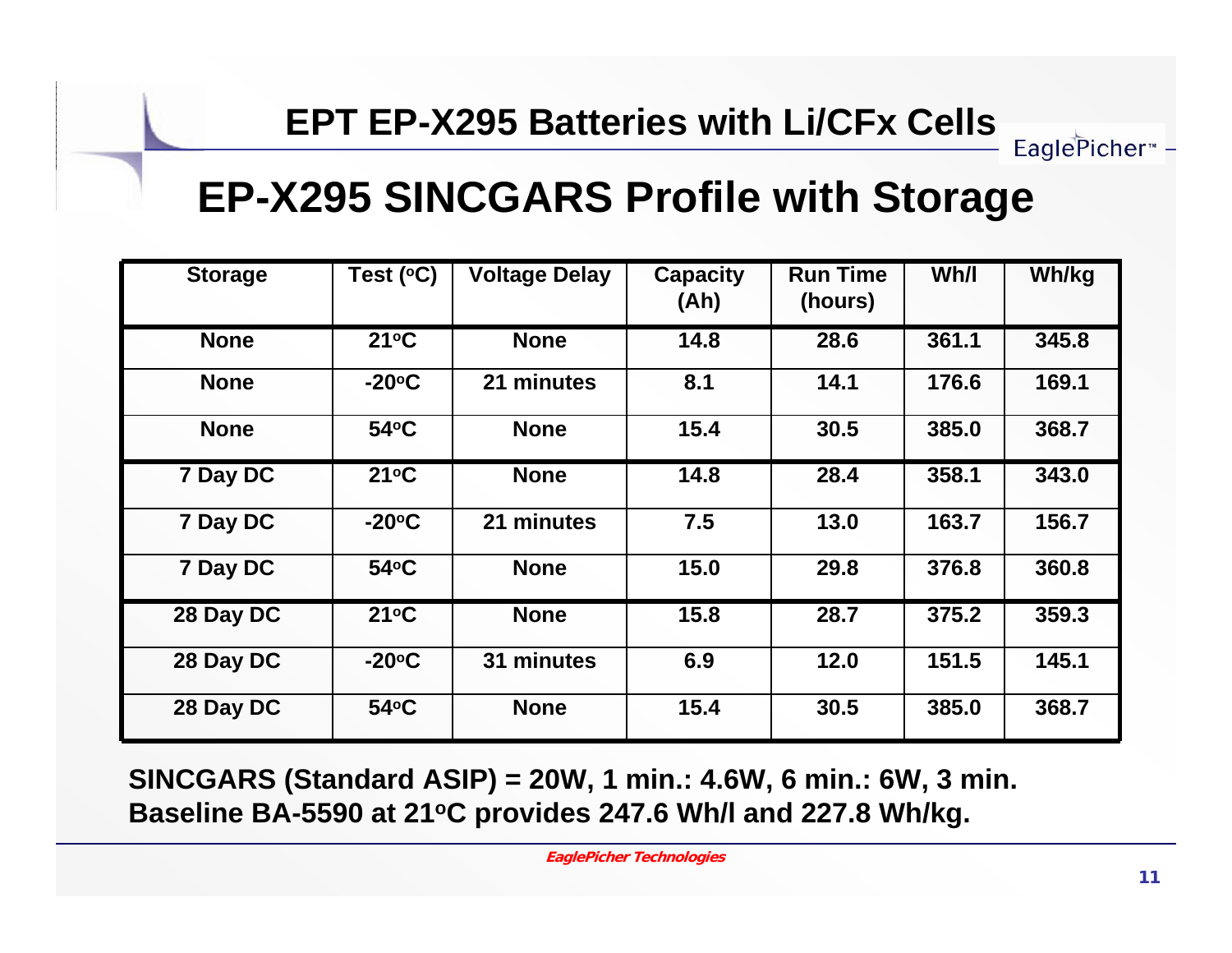#### **EP-X590 and EP-X295 Batteries with CFx Cells - Conclusions**

- **Under the SINCGARS Test Protocol the CFx EP-X590 battery ran for 61.35 hours and the EP-X295 ran for 28.6 hours.**
- The BA-5590B/U Li/SO<sub>2</sub> battery tested under identical **conditions ran for total of 32.50 hours, specification is 30.5 hours.**
- **Maximum temperature reached was 41oC for the EP-X590 and 53oC for the EP-X295 under the SINCGARS Test Protocol at 21oC.**
- **The EP-X590 battery is 7.3% heavier but delivers close to two**  times the capacity of the SO<sub>2</sub> BA-5590. One CFx battery weighing 1030g versus two SO<sub>2</sub> batteries weighing 1920g **(960 g each).**
- The EP-X295 battery will be 58% of the weight of the Li/SO<sub>2</sub> **BA-5590 and deliver 88% of the capacity and 94% of the specified mission requirement.**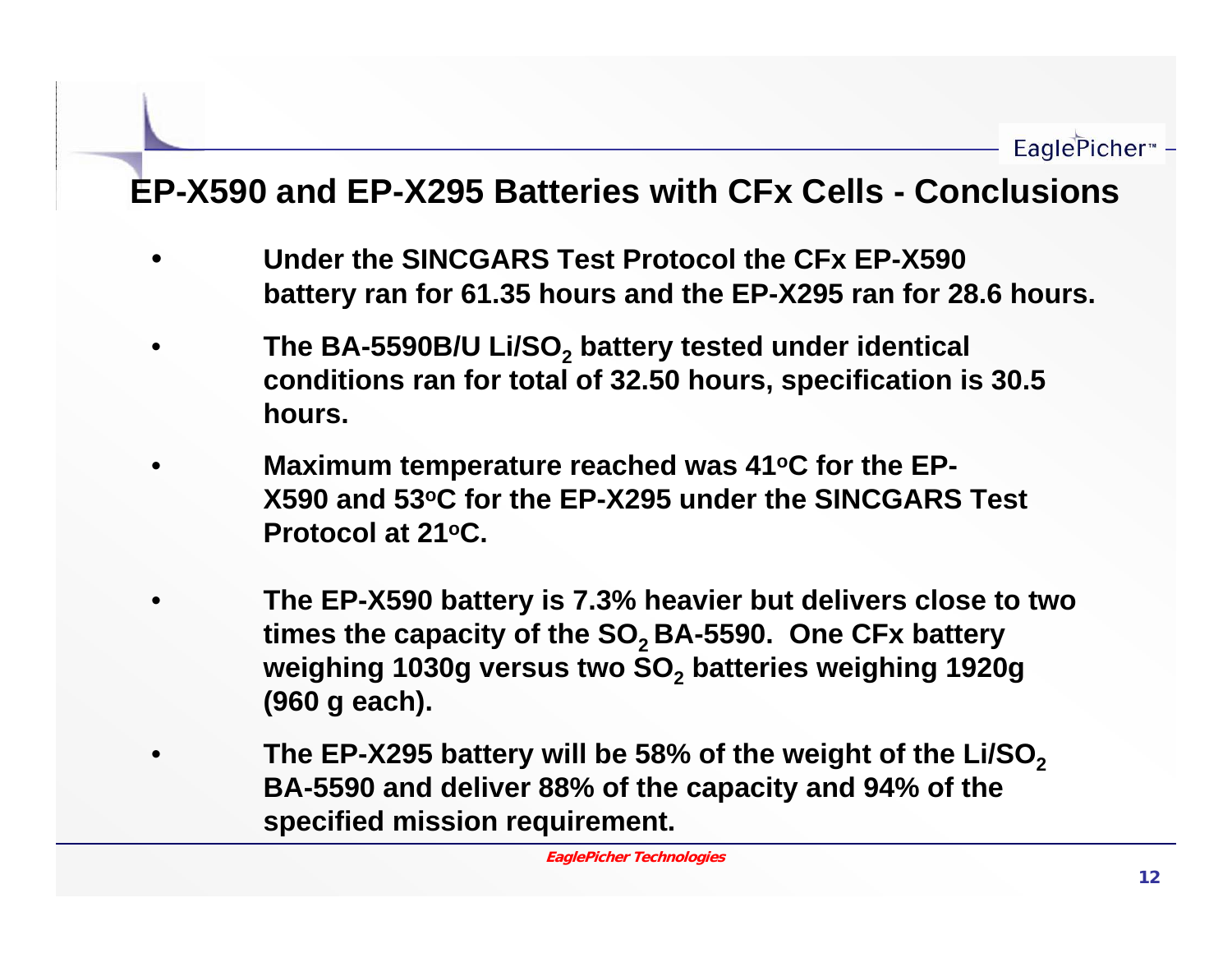EaglePicher<sup>®</sup>

## **Background - Goals**

**Performance Specifications:**

- $\blacksquare$ **"Half Sized" EP-5590 Li/CFx Battery**
- $\blacksquare$  **200 Wh at the SINCGARS radio duty cycle of ( 4.6W : 6.0W : 20W, 6 minutes:3 minutes:1 minute)**
- **1.1lb max (400 Wh/kg)**
- $\blacksquare$ **Dimensions: see drawing below**
- $\blacksquare$ **16.8V max, 10V min**
- $\blacksquare$ **Connector: BA-5590 type**
- ш **Fuel gauge**
- $\blacksquare$ **Operational Temp: -20oC to 55oC**
- $\blacksquare$ Storage Temp: -40<sup>o</sup>C to 70<sup>o</sup>C
- $\blacksquare$  **Prototypes deliverables will be evaluated on electrical performance and their ability to meet IATA, MIL-PRF-47491B, and Safety Assessment Report (SAR) testing. SAR required in FY09 for Soldier use.**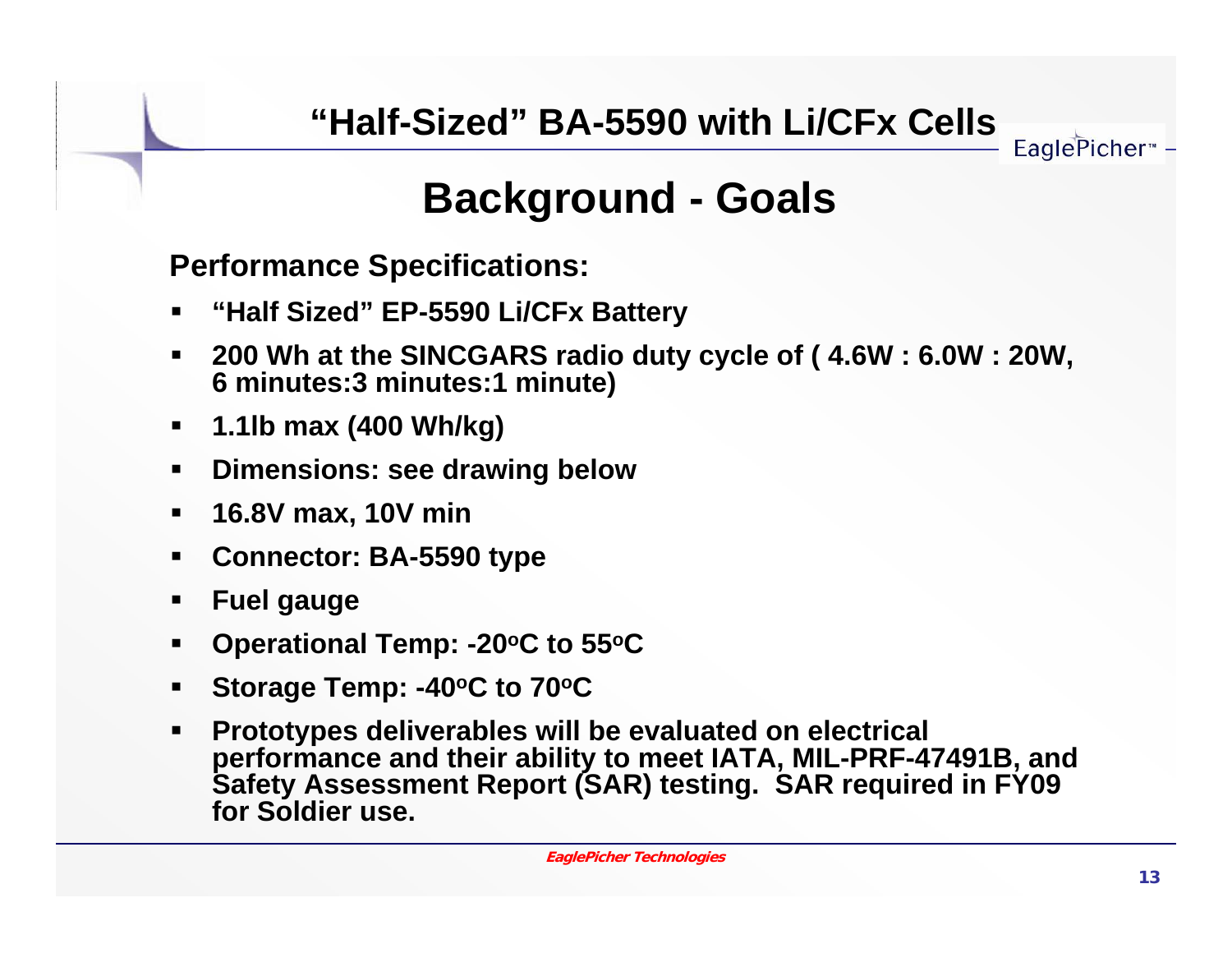#### **EP-X590 and "Half-Sized" BA-5590 Batteries**

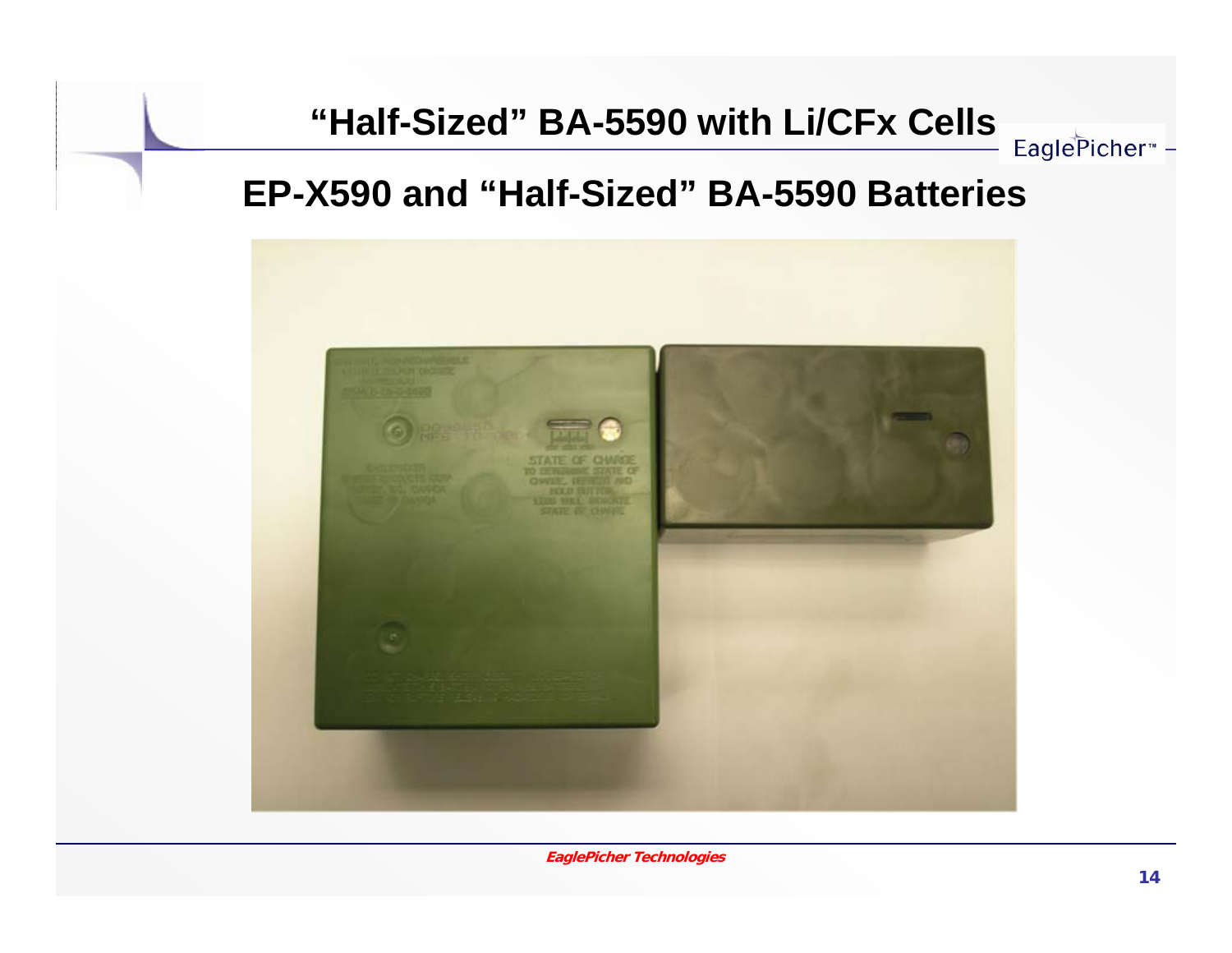### **Baseline Performance**

- **The "Half-Sized" BA-5590 with Li/CFx cells is designed so that the two batteries can fit into the BA-5590 battery enclosure.**
- $\blacksquare$  **The performance goal is quite rigorous since the battery is exactly half the size of the BA-5590 but the connector is unchanged. Therefore, the volume available for the cells is less than 50% of the space available for the cells in the BA-5590 battery.**
- $\blacksquare$  **The "Half-Sized" BA-5590 with Li/CFx Cells weighs 50% of that of the BA-5590.**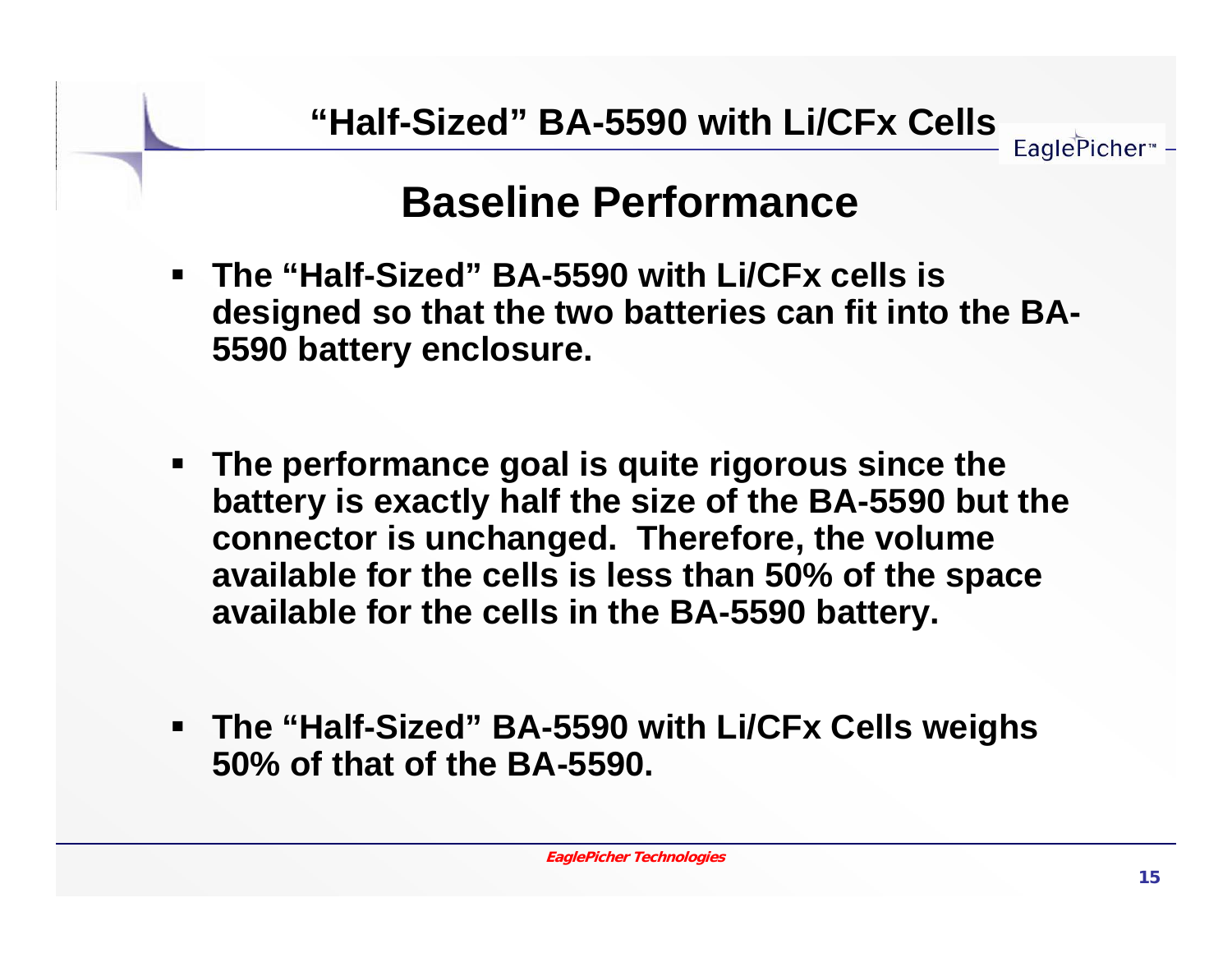### **Baseline Performance – Cell**

- $\blacksquare$  **Due to the volume for the cells in the "Half-Sized" BA-5590 being reduced when compared to the BA-5590 a new cell was developed.**
- $\blacksquare$  **The Electrical Characterization of the cell is shown below:**

| <b>Temperature</b><br>(C) | <b>Discharge Rate (continuous)</b> |              |             |  |  |
|---------------------------|------------------------------------|--------------|-------------|--|--|
|                           | 0.5A                               | <b>1.0A</b>  | <b>2.0A</b> |  |  |
| $-20$                     | N/A                                | $6.40 - Ah$  | $6.24 - Ah$ |  |  |
| 21                        | $13.37 - Ah$                       | 13.47-Ah     | 12.78-Ah    |  |  |
| 55                        | 13.90-Ah                           | $13.35 - Ah$ | 13.49-Ah    |  |  |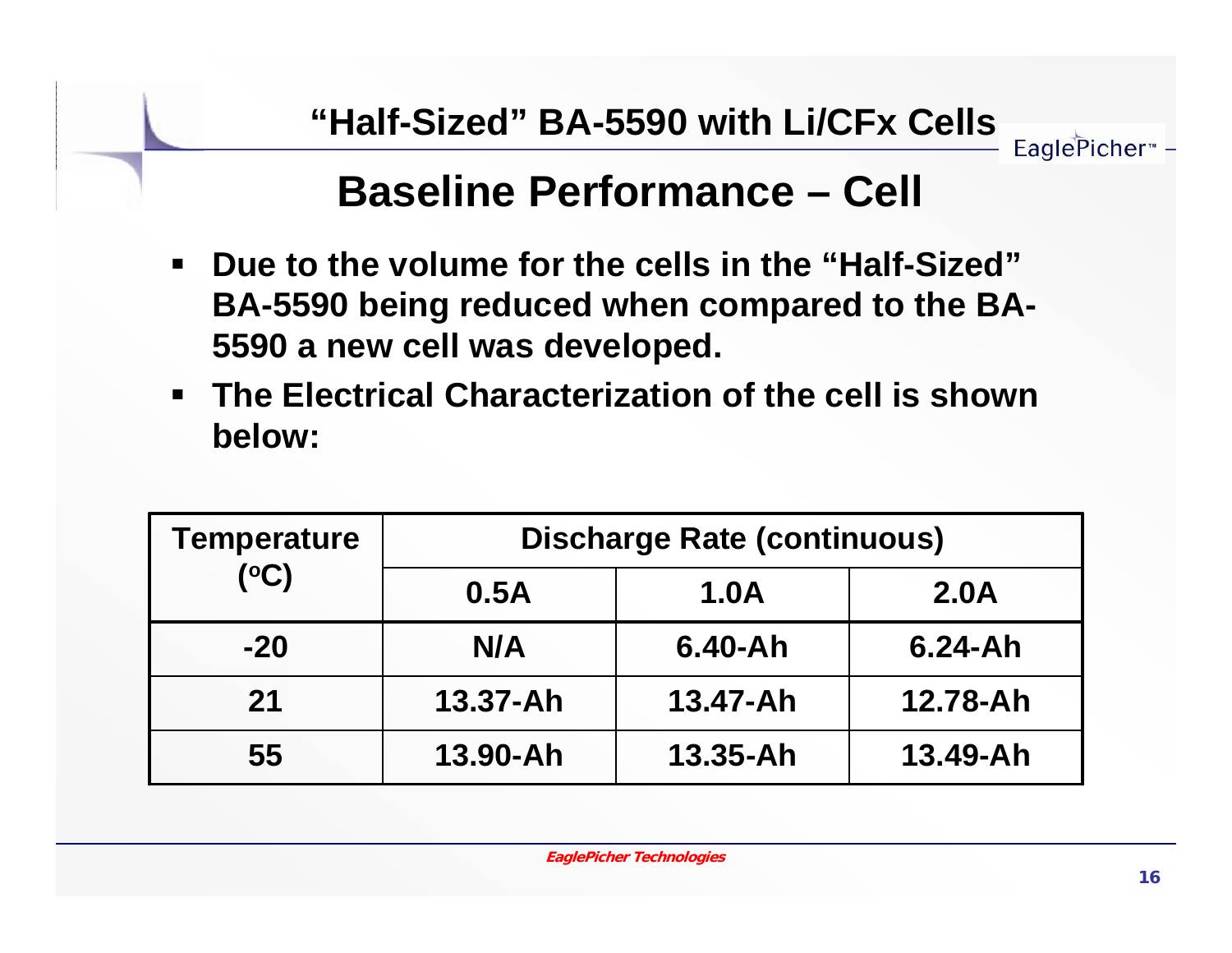# **Baseline Performance "Half-Sized" BA-5590 with Li/CFx Cells**

- **The development of the battery focused on the SINCGARS Test Protocol.**
- **The batteries were characterized at -20°C, 21°C and 55oC as specified.**
- **In addition the battery was also discharged at -29oC to determine performance limitations.**
- **In all cases the battery discharged at every temperature with some Voltage Delay noted at -20oC and -29oC.**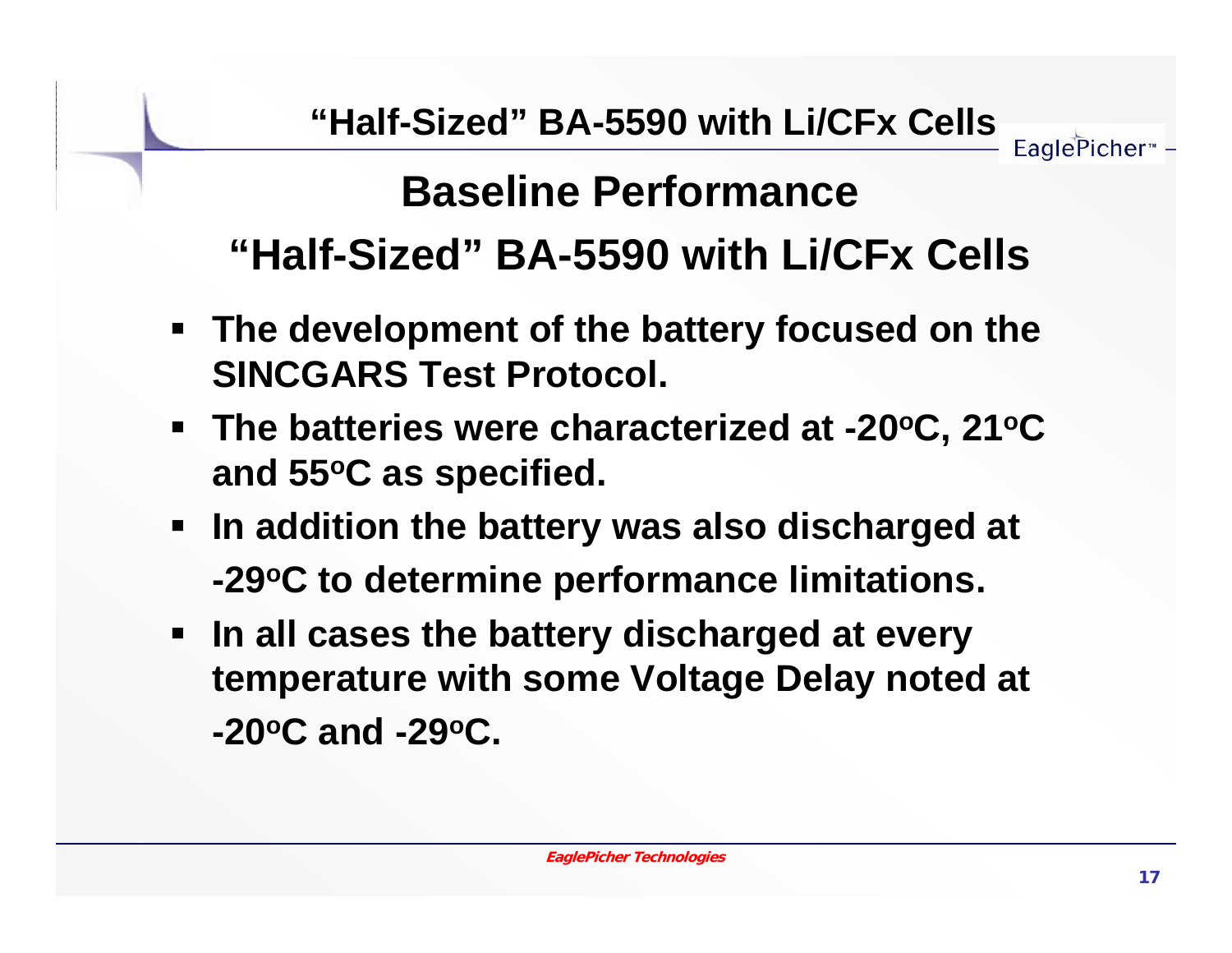EaglePicher<sup>™</sup> -

### **SINCGARS Test Protocol (– 29oC)**



**EaglePicher Technologies**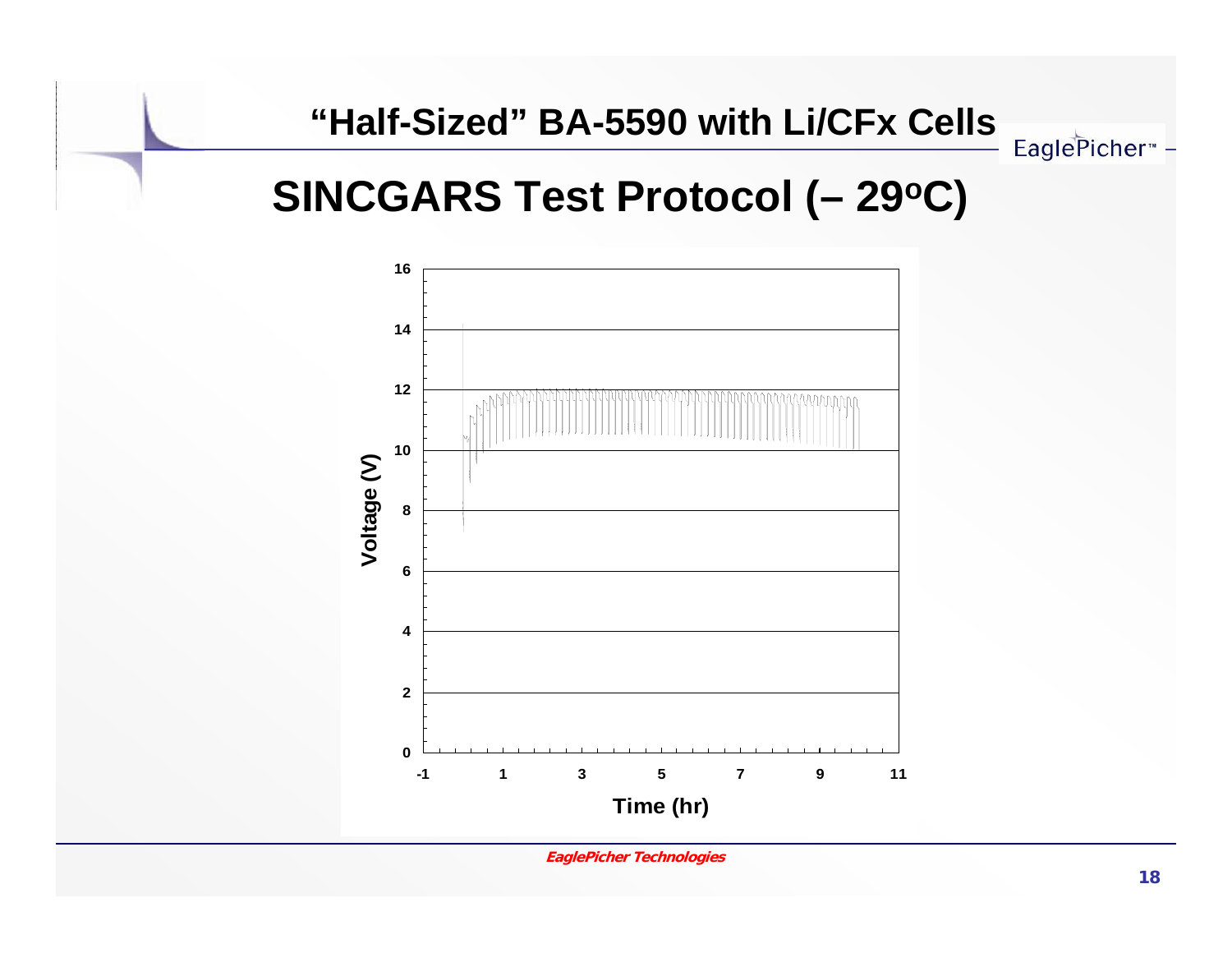### **SINCGARS Test Protocol (– 20oC)**



**EaglePicher Technologies**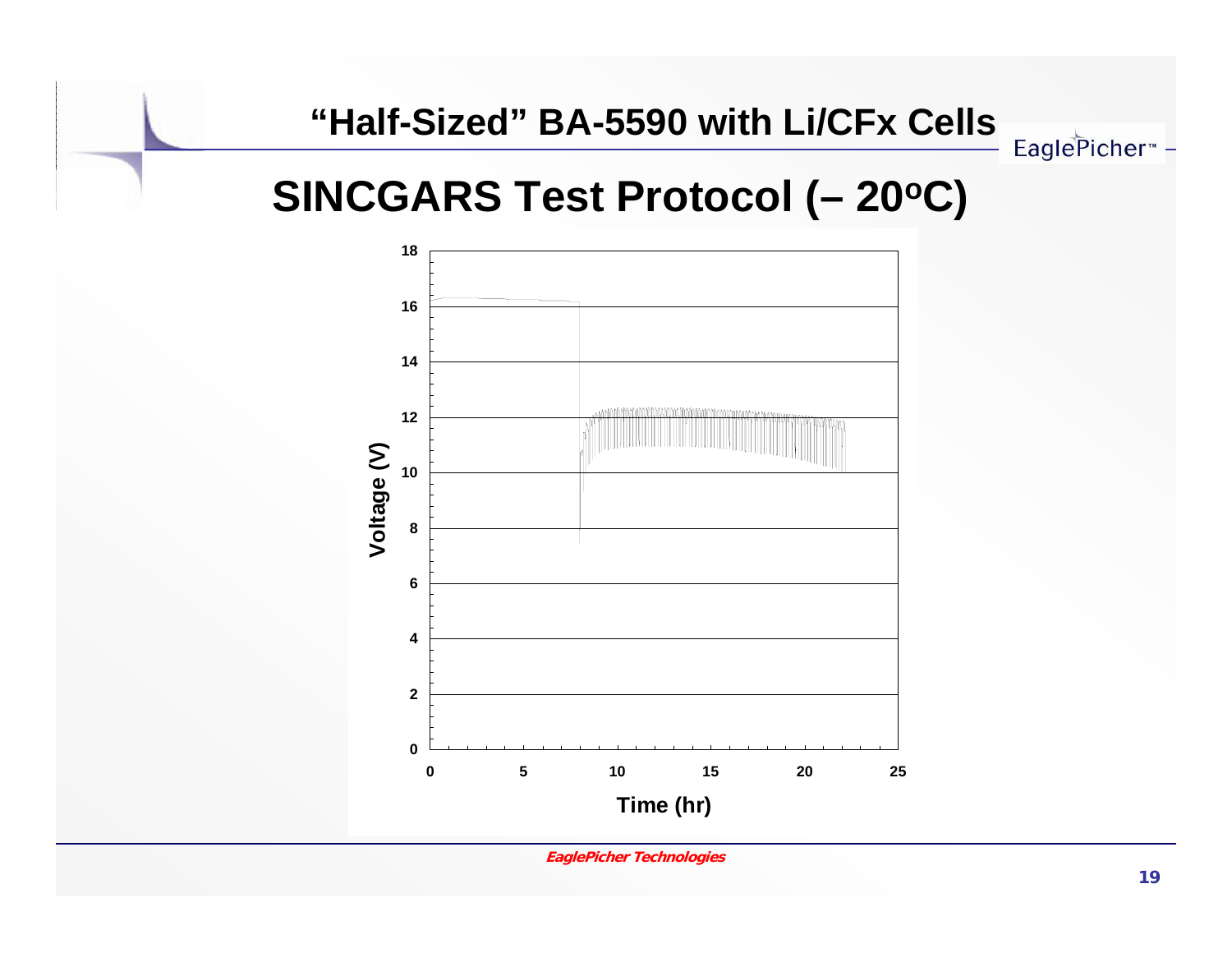EaglePicher<sup>™</sup> -

## **SINCGARS Test Protocol (21oC)**



**EaglePicher Technologies**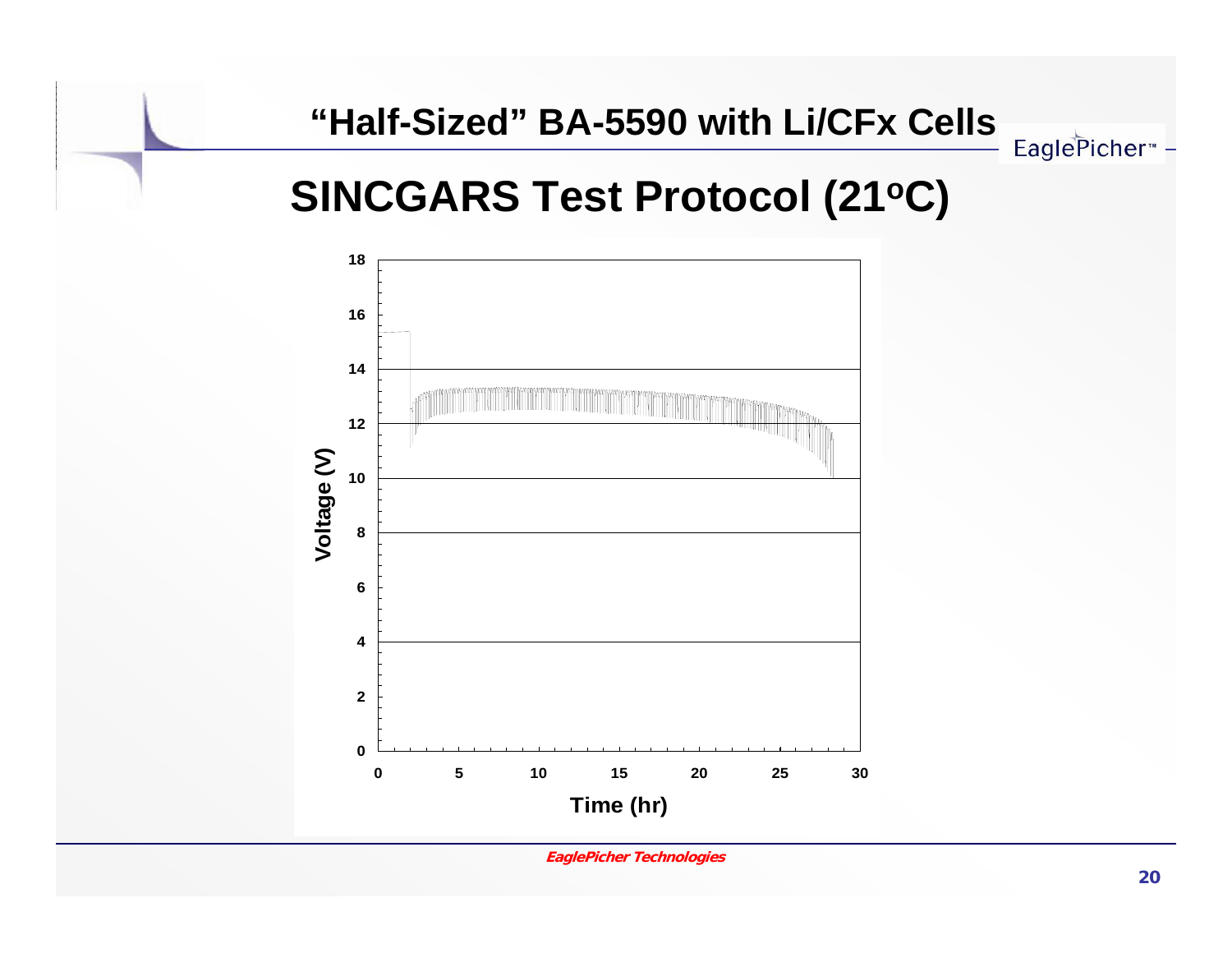## **SINCGARS Test Protocol (55oC)**



**EaglePicher Technologies**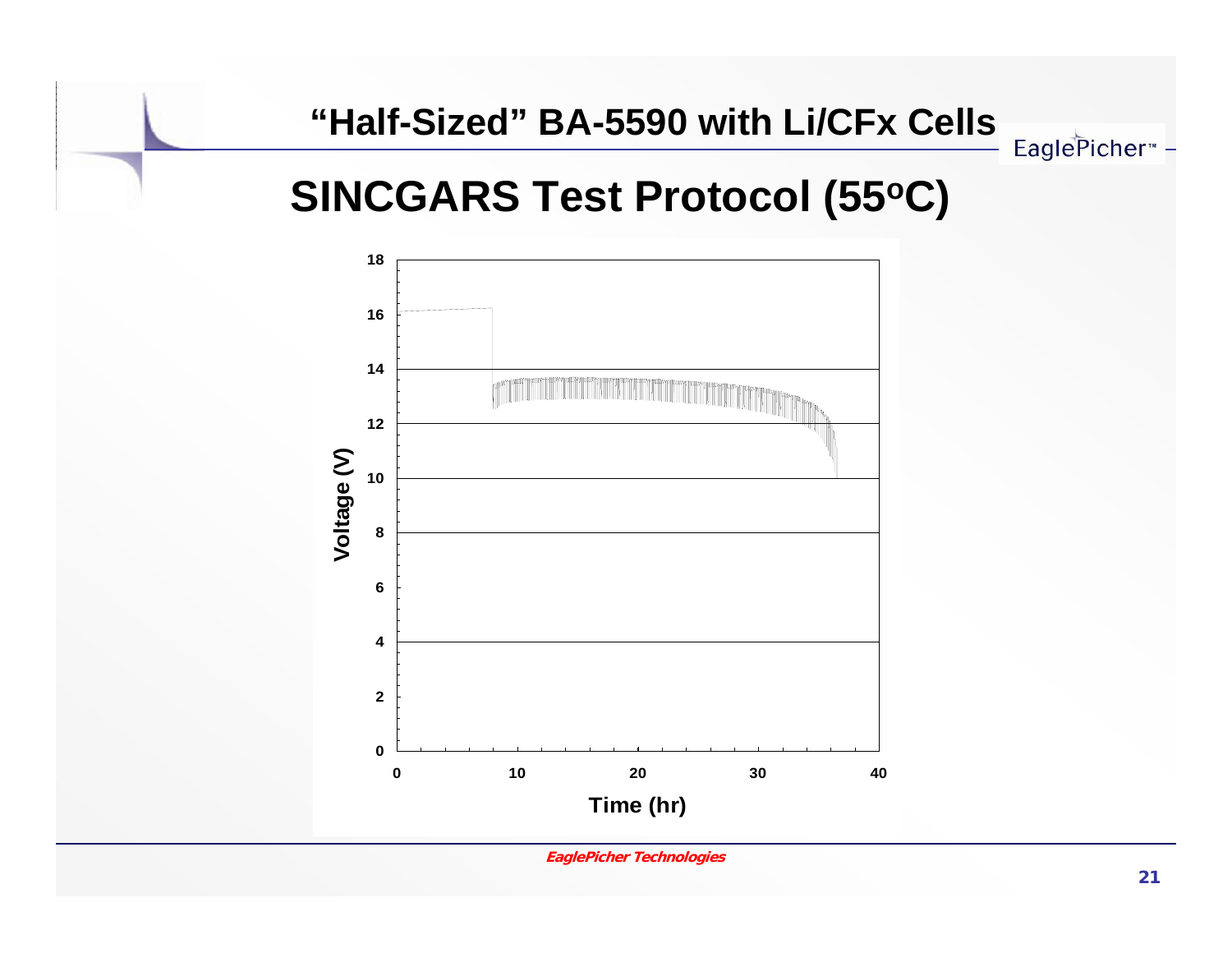## **"Half-Sized" BA-5590 with Li/CFx Cells Electrical Performance – SINCGARS Protocol**

| Temp.<br>(°C)   | Voltage<br>Delay | Capacity<br>(Ah) | <b>Discharge</b><br>Time | Watt<br><b>Hours</b> | Wh/I   | Wh/kg  |
|-----------------|------------------|------------------|--------------------------|----------------------|--------|--------|
| $-29$ °C        | 30.6 min.        | $5.3 - Ah$       | 9.1 hours                | 59.5                 | 136.41 | 122.68 |
| $-20^{\circ}$ C | 20.3 min.        | $7.6 - Ah$       | 13.4 hours               | 88                   | 201.75 | 181.44 |
| $21^{\circ}C$   | $\overline{0}$   | $13.6 - Ah$      | 26.2 hours               | 172.3                | 395.02 | 355.26 |
| $55^{\circ}$ C  | $\overline{0}$   | $14.1 - Ah$      | 28.0 hours               | 183.8                | 421.39 | 378.97 |

**Baseline BA-5590 at 21oC provides 247.6 Wh/l and 227.8 Wh/kg.**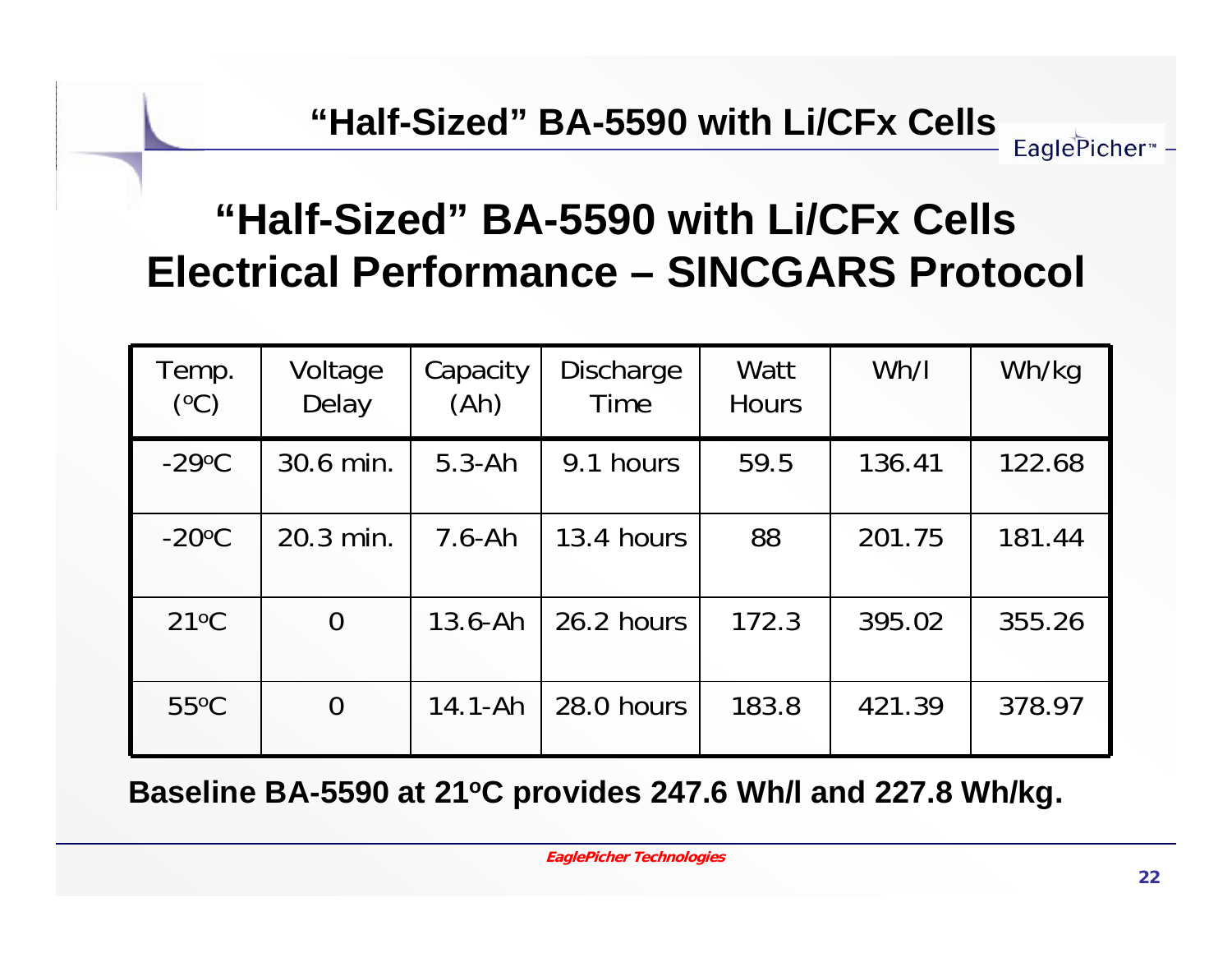#### **"Half-Sized" BA-5590 with Li/CFx Cells - Conclusions**

- **There are still performance issues associated with the CFx batteries when tested at low temperature.**
- •**The voltage delay was greater than allowed.**
- **The performance of the EPT Li/CFx batteries have demonstrated the potential of the electro-chemistry.**
- **The "Half-Sized" Ba-5590 battery delivered 355.26 Wh/kg at 21oC and 378.97 Wh/kg at 55oC.**
- **On-going developments have shown 400 Wh/kg is within reach.**
- **The CFx batteries provided by EPT will allow the user to select the proper capacity as governed by the mission and not have to carry unwanted weight.**